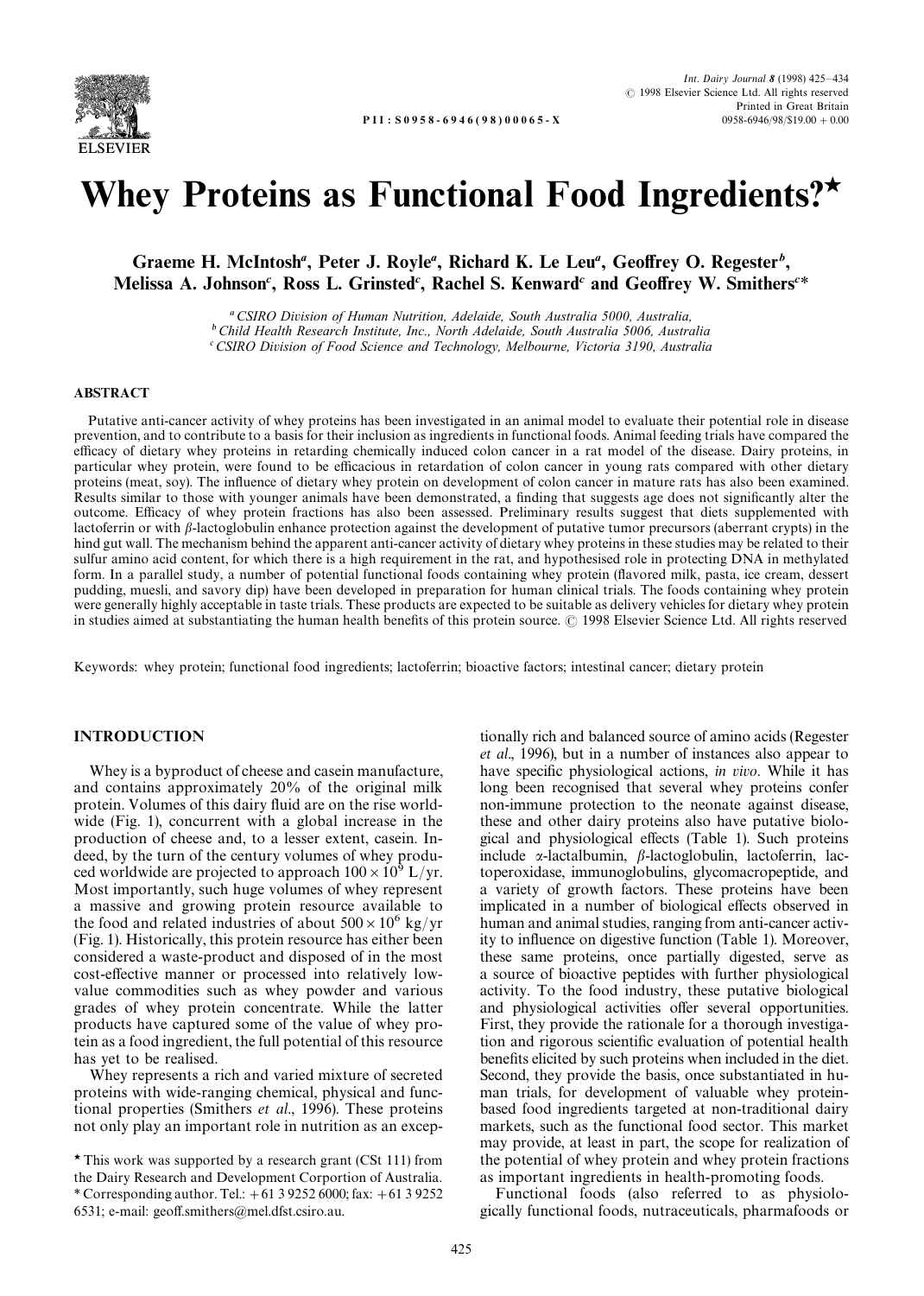

Fig. 1. Volumes of dairy whey (A) and quantities of whey protein (B) produced in Australia and in the world each year. Figures are presented for the mid-1990s, and for the turn of the century (projected). The latter value is based on estimated annual increases in the production of cheese.

designer foods) are those that offer an identified health benefit when consumed. These are foods made from natural ingredients, consumed as part of the normal diet which, in addition to nutritional sustenance, confer a specific health advantage. The functional food market is in a phase of rapid growth, particularly in Asia and North America. The worldwide market size for this food sector is projected to reach in excess of US\$ 80,000 million annually by the turn of the century, and thus represents a lucrative opportunity for the food industry (Sloan, 1996). The growing interest in foods that offer a health benefit can be traced to a strong consumer desire for 'health through food', and to the serious social and economic costs of poor or inappropriate diet. The nature of the functional food sector and the design of ingredients for functional foods are also being influenced, particularly in Asia, with changing food consumption patterns, most notably a strong and growing desire for edible protein. For example, over the past 30*—*40 yrs the Asian diet has progressively included more animal protein, and this increase has often involved dairy-derived proteins. Data presented in Fig. 2 show the growth in protein consumption by Japanese consumers over the past 40 yrs, an increase of some 36% (Department of the Prime Minister and Cabinet, 1994).

The putative biological activity of whey proteins and their derived peptides, the rapidly expanding functional food market, and the growing consumer demand for high-quality protein combine to provide an attractive foundation for the development of whey protein and whey protein fractions as functional food ingredients. To strengthen this foundation and to provide evidence for health claims associated with functional foods containing whey proteins, scientific substantiation of the putative physiological activity of these proteins will be essential in both animal and human trials.

For hundreds or perhaps thousands of years, various cultures and societies have used whey in the prevention and treatment of disease as part of folk medicine. Indeed, there are references to various health benefits of whey in the Italian literature dating back to the early 17th century (Baricellus, 1603). During this period of history, whey was often prescribed for the treatment of numerous ailments, including acute septic conditions and gastrointestinal infections. Rather than rely on folk medicine however, we have pursued a careful scientific investigation of the physiological functionality of the whey protein components and their possible role in disease prevention. For these studies we have focused much of our attention on colorectal cancer.

Colorectal or bowel cancer is one of the most common neoplastic diseases affecting men and women in western countries. There is increasing evidence that components of the diet in these countries, particularly red meat and animal fat, are linked in a causative fashion to the high incidence of colon cancer (Giovannucci *et al*., 1994; Willett *et al*., 1990). Dairy foods are usually included in animal-based diets, rich in red meat and animal fat, and are capable of contributing a significant amount of dietary protein and/or fat, although the fat issue is being addressed through the increasing availability of low-fat dairy products. Our own studies (McIntosh *et al*., 1995) and those of others (Papenburg *et al*., 1990; Nutter *et al*., 1990) have established that dietary dairy proteins are protective against the development of colon tumors in a rat model of the disease in which tumors are induced with dimethylhydrazine. Indeed, whey proteins were found to be particularly effective at lowering the incidence and burden of gastrointestinal tumors in the test animals, relative to meat and soybean proteins (McIntosh *et al*., 1995).

In the present study, we have complemented our earlier work with young animals by examining the influence of dietary meat and whey protein on metabolism and chemically induced cancer incidence in a mature age rat model that reflects more closely the stage in life at which greatest susceptibility to colon cancer occurs. We have also extended our initial work with total protein sources to examine the influence of diets supplemented with selected whey protein fractions on development of putative tumor precursors in the hind gut wall. A possible mechanism for the anti-cancer activity of dietary whey proteins has also been proposed based on the sulfur amino acid content of these proteins and their hypothesised ability to protect DNA in methylated form. Preliminary development and sensory evaluation of a number of potential functional food products, in which whey protein has been incorporated as the active ingredient, provides a basis for substantiating the results presented here in human clinical trials.

## EXPERIMENTAL PROCEDURES

# Materials

# *Protein products*

Whey protein concentrate (80% protein) was supplied by United Milk Tasmania Ltd (Allansford, Victoria).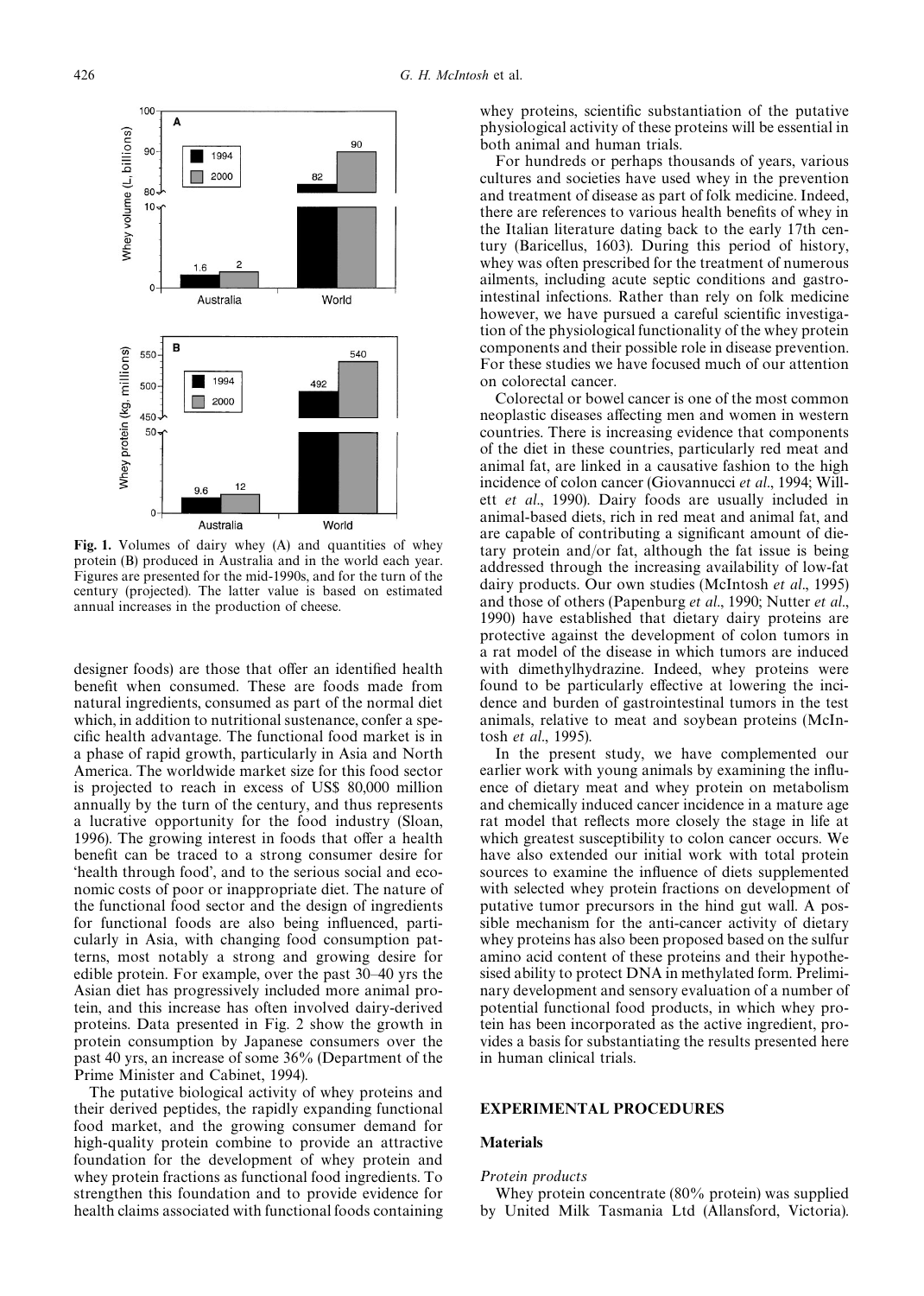| Protein or peptide                            | Putative activity                                                    | Reference                                                                               |  |  |  |
|-----------------------------------------------|----------------------------------------------------------------------|-----------------------------------------------------------------------------------------|--|--|--|
| Total whey protein                            | Anti-carcinogenic                                                    | Bounous et al. (1988a)<br>Bounous et al. (1991)<br>McIntosh et al. (1995)               |  |  |  |
|                                               | Immunostimulatory                                                    | Kennedy et al. (1995)<br>Bounous et al. (1988b)<br>Bounous et al. (1989a)               |  |  |  |
|                                               | Organism longevity<br>Hypocholesterolaemic                           | Bounous et al. (1993)<br>Bounous et al. (1989b)<br>Zhang and Beynen (1993)              |  |  |  |
| $\beta$ -Lactoglobulin<br>$\beta$ -Lactorphin | Digestive function<br>Opioid agonist                                 | Perez et al. (1992)<br>Meisel and Schlimme (1996)                                       |  |  |  |
| $\alpha$ -Lactalbumin<br>$\alpha$ -Lactorphin | Anti-carcinogenic<br>Opioid agonist                                  | Håkansson et al. (1995)<br>Meisel and Schlimme (1996)                                   |  |  |  |
| Lactoferrin                                   | Antimicrobial<br>Iron transport, regulation<br>Immunostimulatory     | Dionysius et al. (1993)<br>Sánchez et al. (1992)<br>Gahr et al. (1991)                  |  |  |  |
|                                               | Anti-inflammatory<br>Cell growth, proliferation<br>Anti-carcinogenic | Hanson et al. (1995)<br>Hagiwara et al. (1995)<br>Bezault et al. (1994)<br>Fleet (1995) |  |  |  |
| Lactoferricin<br>Immunoglobulins              | Antimicrobial<br>Passive immunity                                    | Meisel and Schlimme (1996)<br>Kobayashi et al. (1991)                                   |  |  |  |
| Lactoperoxidase<br>Growth factors             | Antibacterial<br>Cell growth, differentiation                        | Kussendrager (1993)<br>Francis et al. (1995)                                            |  |  |  |
|                                               |                                                                      | Belford et al. (1995)<br>Rogers <i>et al.</i> (1996)                                    |  |  |  |
| Serum albumin                                 | Gut cell protection, repair<br>Wound repair                          | Howarth et al. (1996)<br>Belford et al. (1997)                                          |  |  |  |
| Serorphin<br>Glycomacropeptide <sup>a</sup>   | Opioid agonist<br>Digestive function                                 | Meisel and Schlimme (1996)<br>Stan <i>et al.</i> (1983)<br>Yvon et al. (1994)           |  |  |  |

Table 1. Putative Biological Activity of Whey Proteins and Peptides

<sup>a</sup> Although the glycomacropeptide is strictly a casein-derived peptide, it has been included here as it appears in the whey after cheesemaking.



Fig. 2. Growth in the consumption of protein in Japan since 1960. Figures represent the average total quantity of protein consumed each day per capita. The figure for the year 2000 is projected and is based on continued average growth of about 8% each decade. This growth reflects primarily an increase in consumption of meat and dairy protein.

Defatted soybean meal (approx. 50% protein) and casein  $(>90\%$  protein) were purchased from Milling Industries (Adelaide, South Australia) and from Bonlac Foods Ltd (Melbourne, Victoria), respectively. Beef, used as the meat protein source in some feeding trials, was barbequed to mimic a frequently used method for cooking beef in Australia. The meat was cooked on a hotplate (150*°*C), dried at 45*°*C overnight, and finally milled to provide a product containing 70% protein.

Whey protein fractions were prepared from fresh Cheddar cheese whey in the pilot processing facility of the CSIRO Division of Food Science and Technology. Lactoferrin was isolated from whey by adsorption chromatography. Whey was microfiltered  $(0.8 \mu m$  ceramic membrane) and then passed over a strong cation exchange resin bed (SP-Sepharose) pre-equilibrated in 50 mM sodium citrate, pH 6.5. After loading, the resin was washed with water and then eluted stepwise, first with  $0.5$  M NaCl to eliminate unwanted proteins, followed by 1.5 <sup>M</sup> NaCl to recover lactoferrin. The latter eluate was concentrated by ultrafiltration, diafiltered and spray dried. The resultant powder contained  $>90\%$  protein, of which lactoferrin represented  $> 95\%$ .  $\beta$ -Lactoglobulin was isolated from whey using the procedure of Pearce (1987). Fractionation involved acidification of the whey in combination with mild heating. The process resulted in the formation of a reversible a-lactalbumin-enriched coagulum and a soluble phase substantially enriched in  $\beta$ -lactoglobulin. The mixture was separated using a clarifier, and the  $\beta$ -lactoglobulinenriched fraction was then concentrated by ultrafiltration and spray dried. The resultant powder contained  $>90\%$  protein, of which  $\beta$ -lactoglobulin represented  $>80\%$ .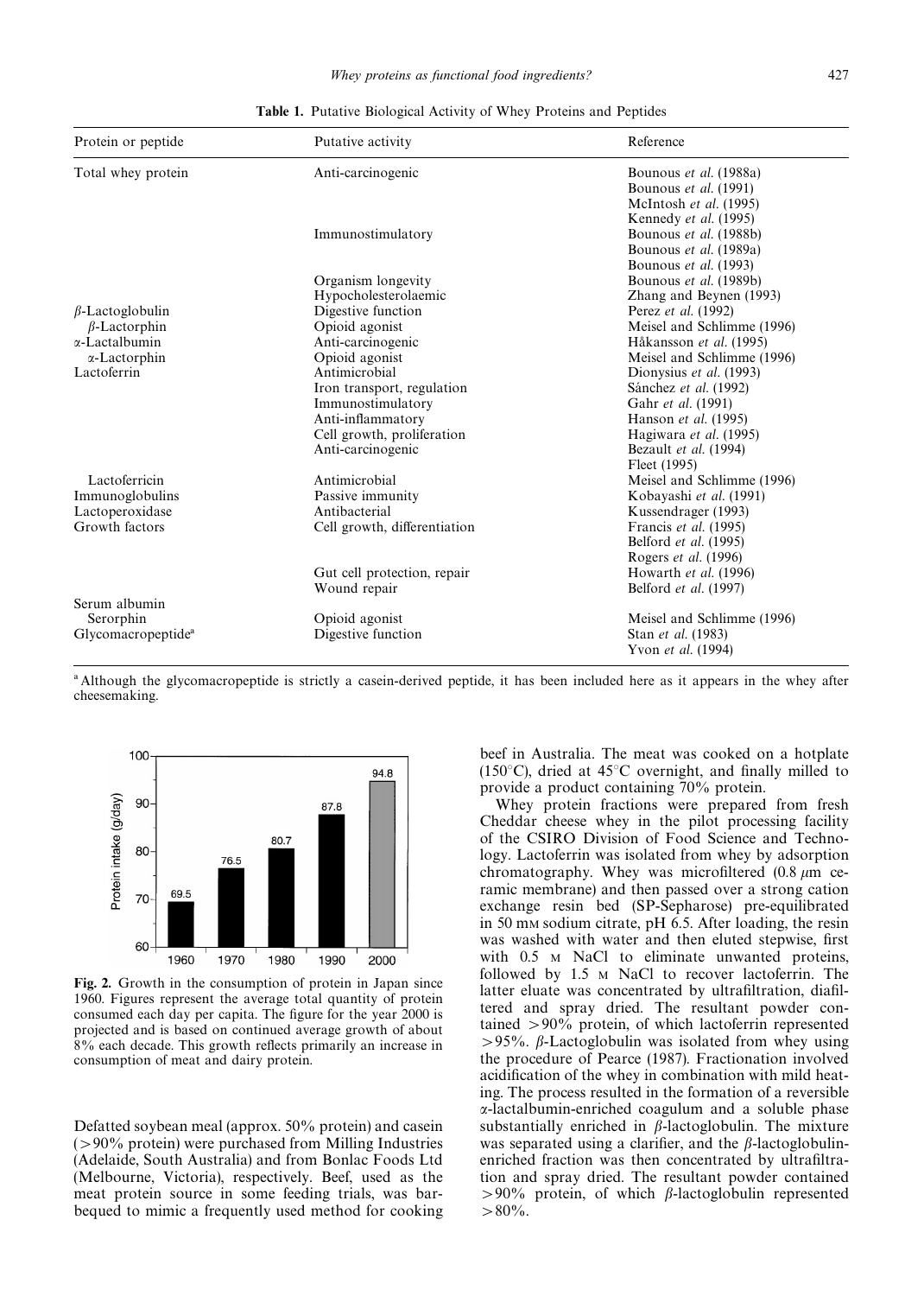# *Diets*

Diets were based on modified versions of the AIN76A (reformulated as AIN93) or AIN89 formulas using semipurified ingredients (American Institute of Nutrition, 1977; Reeves *et al*., 1993). Protein powders were added to the basal AIN diet to provide a final protein content equal to 16*—*20%. Where indicated, whey protein fractions (lactoferrin,  $\beta$ -lactoglobulin) were supplemented into selected diets at 20*—*25% of the total protein content (3.2*—*5% of the total diet). The contents of remaining dietary components were adjusted to take account of other constituents in the protein powders, such as fat, carbohydrate or fibre, and thus provide diets of comparable composition apart from the protein source (McIntosh *et al*., 1995). Diets, prepared every 4*—*6 weeks to avoid staling or loss of nutrient value, were mixed, pelletised, dried to a constant moisture level of 8*—*10% at 35*°*C, and stored cool (4*°*C) until used.

# *Chemicals*

Laboratory chemicals and solvents were analytical reagent grade obtained from local suppliers. Food product ingredients were obtained commercially from local retailers. 1,2-Dimethylhydrazine (dihydrochloride (dimethylhydrazine) was obtained from Aldrich Chemical Co. (Milwaukee, WI).

# **Methods**

#### *Animal feeding trials*

The ability of dietary protein to prevent or retard the development of colon cancer has been compared *in vivo* using an established animal model of the disease. The model used was based on the chemical induction of tumors in the colon of Sprague-Dawley rats through subcutaneous injection of the carcinogen dimethylhydrazine (Fig. 3). All animal studies were approved by the Animal Experimentation Ethics Committee (CSIRO Division of Human Nutrition) prior to commencement.

Experimental design was essentially as described previously (McIntosh *et al*., 1995). Male Sprague-Dawley rats were obtained from the CSIRO Division of Human Nutrition small animal colony and were divided into groups (15*—*22 animals/group) destined to receive diets containing different protein sources. The animals were housed in suspended wire cages, and freely supplied with food and water in a clean air-conditioned environment (23*—*25*°*C). With the exception of the mature age rat study, where the animals were 6 months old, rats commenced on the specific diets under study at 4*—*5 weeks of age. The chemical carcinogen (dimethylhydrazine) was first introduced (15 mg/kg body weight) 3*—*5 weeks after the animals commenced on the experimental diets, followed by 2 further doses at one week intervals. In the mature age rat study, prior to receiving the experimental diets these animals were fed a standard AIN89 diet for 6 months and were housed under identical conditions to those described above. Rats were maintained on the specified diets for 5*—*7 months. Weight gain, daily food consumption, and fecal and urine output were measured over the course of the trial. Typically, the animals showed the first signs of colon cancer (blood in the feces) 16*—*24 weeks after the final dimethylhydrazine injection. Animals were sacrificed about 30 weeks after commencement on the experimental diets. The gastrointestinal tract was then removed and the small and large intestines emptied,



Fig. 3. Schematic representation of the animal feeding trials designed to assess the impact of dietary protein source on colon tumorigenesis in rats. For experiments with young animals the rats commenced on specified diets at 4 weeks of age, and for the feeding experiment with older animals the rats commenced on specified diets at 6 months of age.

opened longitudinally and examined in detail for tumors both visually and by histological assessment. Tumors were categorised into adenoma or adenocarcinoma, and tissue samples were also taken for biochemical and histological analysis.

#### *Chemical and histological analysis*

*Amino acid analysis*. Sulfur amino acid (methionine, cysteine) content of the dietary protein sources was determined by HPLC following acid hydrolysis and precolumn derivatisation using the Waters Pico-Tag technology (Bidlingmeyer *et al*., 1984).

Urinary metabolites. Urine samples collected in metabolic cages were analysed for phenol and *p*-cresol using the method of Yoshikawa *et al*. (1986).

*Meat mutagens*. Samples of barbecued beef were sent to the Lawrence Livermore National Laboratory, University of California, for examination of meat mutagens. The following mutagens were identified: 2-amino-3,8-dimethylimidazo $\{4,5-f\}$ quinoxaline, 0.8 ng/g; and 2-amino-1-methyl-6-phenylimidazo[4,5-b]pyridine, 7.0 ng/g. An Ames test on the barbecued beef returned a weak positive for mutagenicity.

*Aberrant crypts*. Histology of the gut wall was examined in order to assess the impact of dietary protein on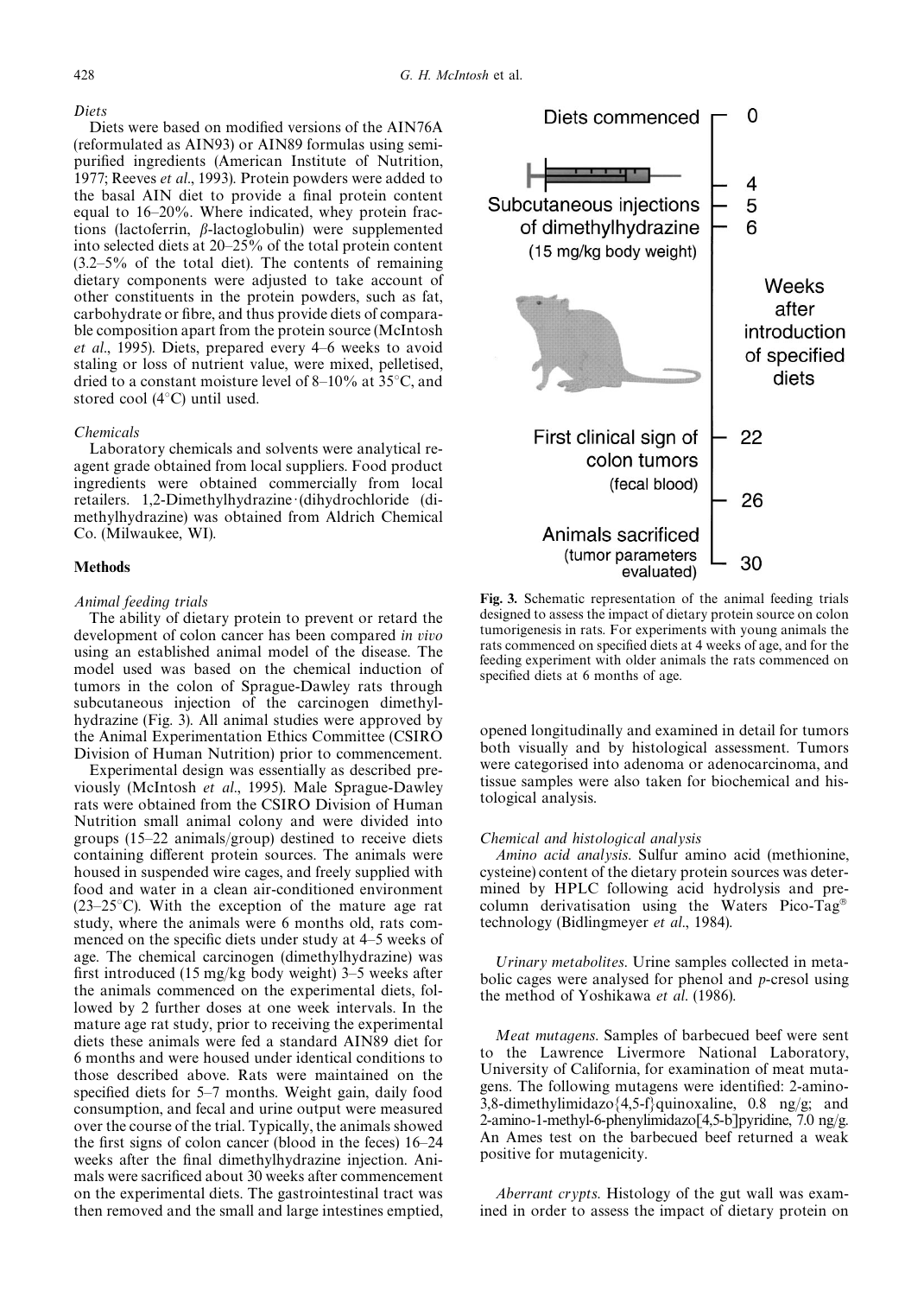the development of aberrant crypt foci, which are putative neoplastic markers of future colon cancer events (McLellan and Bird, 1988; Tudek *et al*., 1989). Cleaned colons were backed onto filter paper strips and fixed in buffered formalin solution overnight (Tudek *et al*., 1989). The tissue was then stained with 0.2% methylene blue in phosphate-buffered saline for 20 min. The number, size and location of aberrant crypt foci, and the multiplicity of aberrant crypts per focus were determined by examination of the fixed tissue samples using a light microscope. Aberrant crypt foci were categorised into groups containing 4 or 5 aberrant crypts per focus. These groupings are more predictive of cancer endpoints than foci containing 3 aberrant crypts (Magnuson *et al*., 1993).

#### *Statistical analysis*

Results were statistically compared using the paireddifference Student *t*-test and Pearson Chi-squared analysis. Results from the aberrant crypt study were analysed using one-way ANOVA and the Tukey Kramer method for multiple comparisons. Statistical significance was accepted for  $P < 0.05$ .

#### ¼*hey protein food product development*

Prototype foods and beverages, supplemented with whey protein concentrate (80%), have been prepared and subjected to preliminary organoleptic evaluation. Products included muesli bar, ice cream, chocolate-flavored low-fat (1.5%) milk, french onion dip, instant lychee pudding, and pasta. Product variations were prepared in the absence (control) and in the presence of various amounts of whey protein concentrate powder using modified in-house recipes. The content of incorporated protein powder varied for each product as follows: muesli bar (12.6%), ice cream (4.4%), chocolate milk (3.0%), onion dip (6.4%), lychee pudding (5.0%) and pasta (9.4%). Products were assessed by a laboratory taste panel (20*—*25 volunteers) using an hedonic scale for selected product characteristics, and statistically analysed using one-way ANOVA.

#### RESULTS AND DISCUSSION

## Role of whey protein in colon carcinogenesis: Animal feeding studies

## ¹*otal protein sources*

Previous studies, both from our group (McIntosh *et al*., 1995) and others (Papenburg *et al*., 1990; Nutter *et al*., 1990; Bounous *et al*., 1991), have provided strong evidence for the role of dietary dairy proteins in retarding the development of colon cancer in animal models of the disease. While results from these studies have been compelling, all have involved young animals. Similar studies of the impact of dietary protein source on colon tumorigenesis in a mature age animal model have been lacking. This shortcoming needs to be addressed as risk of cancer increases with age in all animal species. In an endeavour to correct this shortcoming and to examine the effects of a common source of animal protein, the influence of barbequed meat and whey protein on colon cancer etiology has been studied using a mature age (6*—*11 months) rat model of the disease. In addition to standard measures of tumorigenesis, several measures of protein and fat metabolism have been used to identify the influence of barbequed red meat relative to whey protein on colon fermentation and metabolism.

Rats maintained consistent growth throughout the 5-month study period. At completion of the experiment no significant difference was detected in mean body weights between the two dietary groups  $(1010 \pm 34$  g, barbecued beef;  $943 \pm 21$  g, whey protein concentrate).

Influence of the experimental diets on tumor numbers and distribution within the gastrointestinal tract is shown in Fig. 4. Tumor incidence in the rats showed a trend increasing from 33% in the whey protein-fed group to 59% in those animals receiving the barbecued beef diet, although this difference was not significant  $(P = 0.09)$  (Pearson Chi-squared test). Two additional tumors (fibrous pleimorphic histiocytomas) were noted in rats receiving the barbecued beef diet, a type which has not been observed in any of our previous studies using younger animals. Histological examination of the gastrointestinal tumors showed the proportion of adenomas to adenocarcinomas was in the ratio 1.2 to 1. A study of the influence of dietary protein on colon tumorigenesis, induced by dimethylhydrazine in young male rats, has previously established the importance of protein type on cancer development (McIntosh *et al*., 1995). In this earlier study, young rats fed a whey protein-based diet showed only a 30% incidence of tumors at the completion of the study compared with 55% incidence for the group receiving a meat-based diet. The present study has demonstrated a similar trend, although not statistically significant, and has shown that age of the rat does not alter the outcome. In examination of meat intake and its



Fig. 4. Tumor parameters from rats receiving whey protein concentrate (WPC) and barbecued beef (BBQ beef) diets. (A) Tumor incidence (%) among animals in each dietary group. (B) Tumor burden (total tumors/group) for animals in each dietary group.  $n = 21$  (WPC) and 22 (BBQ beef).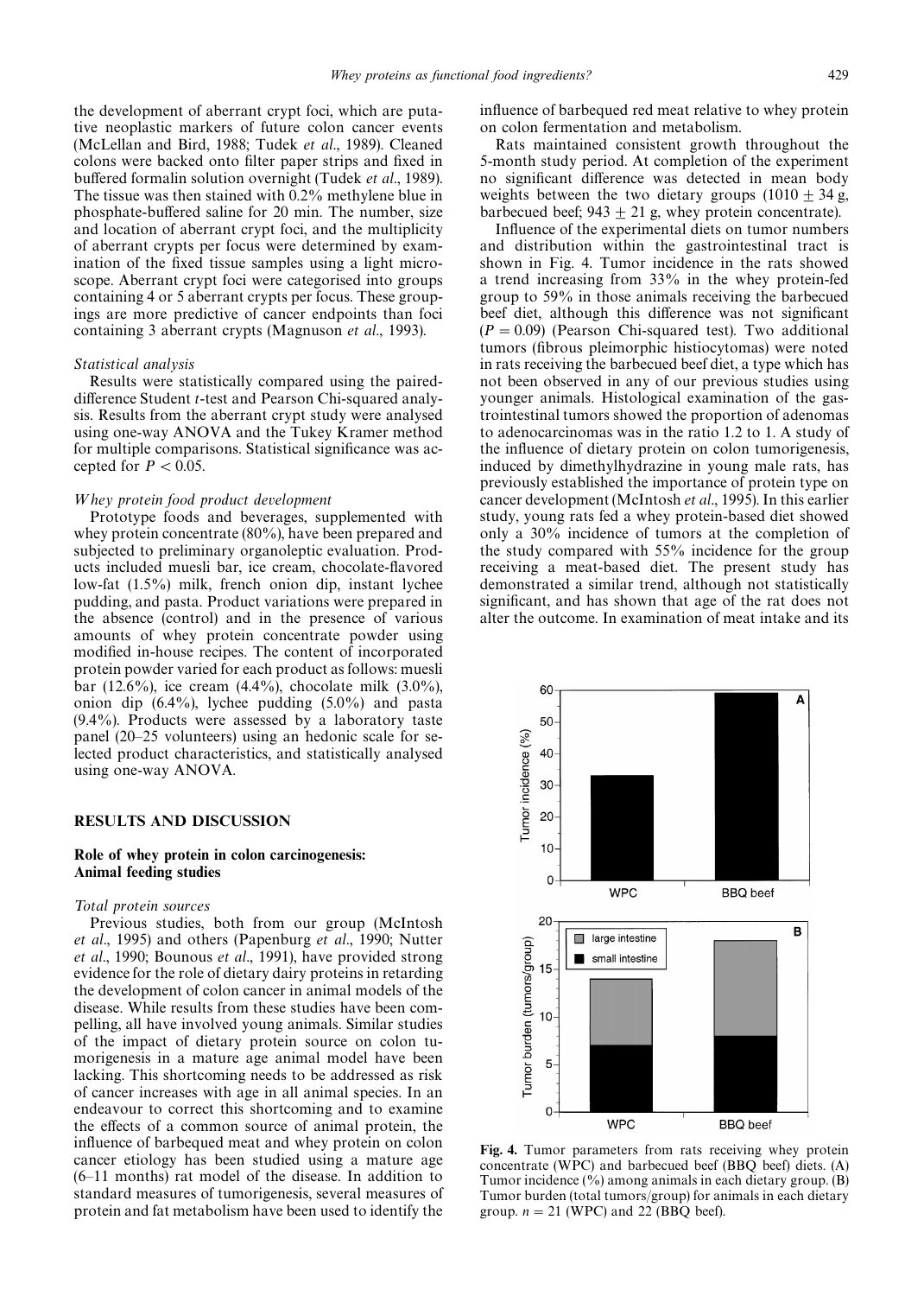link to colon carcinogenesis, other workers in the field have repeatedly represented fat as the most important dietary factor influencing cancer development (Kinlen, 1982; Goldbohm *et al*., 1994). However, in the present study total fat was kept constant (20%), with a small qualitative difference in fatty acid composition being presented by the greater amount of saturated fat contributed from the barbequed meat. Apart from barbequing, the main difference between the dietary regimes was the protein source. The two sources were both of animal origin and were added to provide a very similar final protein content, which did however vary significantly in amino acid composition. The cooking method may also have contributed to the impact of the meat diet on cancer risk as pyrolysis products (putative meat mutagens) were shown to be present in the barbequed meat.

The content of *p*-cresol and phenol was determined in the urine of rats collected in metabolic cages over a 24 h period. Results are presented in Fig. 5. There was a significantly higher excretion of both metabolites in the urine of the barbecued beef-fed rats, approximately 3-fold for phenol and 5-fold for *p*-cresol ( $P < 0.001$ ). Urinary volumes were comparable for the two dietary groups  $(13.9 \pm 5.2 \text{ mL/d}, \text{whey protein concentrate}; 14.2 \pm \text{mL/d})$ 4.7 mL/d, barbecued beef). Bacteria can play a major role in metabolism and resultant initiation of cancer by their ability to convert bile acids, steroids and fatty acids to toxic compounds which may be carcinogenic. While no enzymatic work has been undertaken in the present study, the appearance of high urinary concentrations of *p*-cresol and phenol, known promoters of cancer, in the meat-fed rats, provides some evidence of microbial-derived toxic metabolites. In this regard, the whey proteinfed rats were clearly less subject to the influence of these metabolites which may be construed as beneficial.

When considered with our earlier study (McIntosh *et al*., 1995), the present results suggest that dietary protein source continues to influence susceptibility to colon carcinogenesis at an age when growth has slowed. In particular, dietary whey protein continues to demonstrate benefit in retarding development of colon tumors in the animal model. This study also suggests that whey proteins favourably influence colonic metabolic processes relative to barbequed meat by significantly reducing levels of potentially toxic by-products (phenol, *p*-cresols) derived from colonic protein metabolism. This conclusion supports the findings of other research groups (Clinton *et al*., 1992; Govers *et al*., 1993) that dairy proteins promote a bacterial fermentative outcome 'more protective' to the host organism.

#### *Selected whey protein fractions*

The protective effect of dietary whey protein against the development of dimethylhydrazine-induced colon cancer in laboratory animals has been related to its ability to deliver, in a biologically-available form, amino acid and peptide precursors (cysteine, glutamyl-cysteine) of glutathione, a ubiquitous cellular protective agent (Bounous and Gold, 1991; McIntosh *et al*., 1995). This hypothesis suggests that whey protein fractions rich in sulphur amino acids should manifest potentially greater activity against the development of colon cancer than the total whey protein product. In order to test this hypothesis, two such fractions—lactoferrin and  $\beta$ -lactoglobulin —have been studied in the rat model of colon cancer.



Fig. 5. Content of phenol and *p*-cresol excreted in the urine of rats fed a standard diet (based on AIN89) in which the protein source was either whey protein concentrate (WPC) or barbequed beef. The animal treatment groups comprised 21 (WPC) and 22 (barbequed beef) rats. Values represent the mean  $\pm$ SEM. The contents of urinary phenol and *p*-cresol for animals receiving the WPC diet ( $*$ ) are significantly different ( $P < 0.001$ ) from those for animals receiving the beef diet, based on Student's *t*-test statistical analysis.

Thus, the ability of lactoferrin and of  $\beta$ -lactoglobulin, when supplemented into a diet otherwise associated with poor protection in the colon cancer model, to reduce the number of putative tumor precursor cells (aberrant crypts) in the distal colon of rats has been assessed. The proteins were added as supplements in a base diet containing soybean meal as the principle protein source, and compared with a diet containing whey protein concentrate alone. Formulation allowed for the preparation of diets containing a gradation of total sulphur amino acid content in the dietary protein source as follows: whey protein concentrate  $(4.4\%)$ , soybean meal + lactoferrin (4.2%), soybean meal +  $\beta$ -lactoglobulin (3.6%), and soybean meal (2.1%).

Rats showed similar rates of growth during the study period. At termination of the trial there was no significant difference in mean body weights between the four treatment groups (726  $\pm$  16 g, whey protein concentrate; 739  $\pm$  13 g, soy + lactoferrin; 757  $\pm$  21 g, soy +  $\beta$ -lactoglobulin;  $736 \pm 25$  g, soy).

Influence of dietary protein source on development of aberrant crypt foci is shown in Fig. 6. While total foci counts between the four dietary groups failed to show significance (data not shown), foci containing 5 aberrant crypts showed significant variation. These foci were found in 3-fold greater abundance in distal colon tissue taken from animals in the soy-fed group compared to those in the other dietary groups. Tukey Kramer multiple comparisons analysis revealed a significant difference between the number of foci containing 5 aberrant crypts for the soy-fed animals, and the number of these foci found in animals receiving the whey protein and the soy + whey protein fractions diets ( $P < 0.05$ ) (Fig. 6). Of particular note, lactoferrin and  $\beta$ -lactoglobulin, when supplemented into a diet associated with apparent poor protection against development of colon tumor precursors (soybean meal), showed the ability to significantly improve the outcome. Both fractions reduced the number of foci containing 5 aberrant crypts to approximately that observed for whey protein concentrate (Fig. 6). Aberrant crypt foci (5 aberrant crypts/focus) appear to be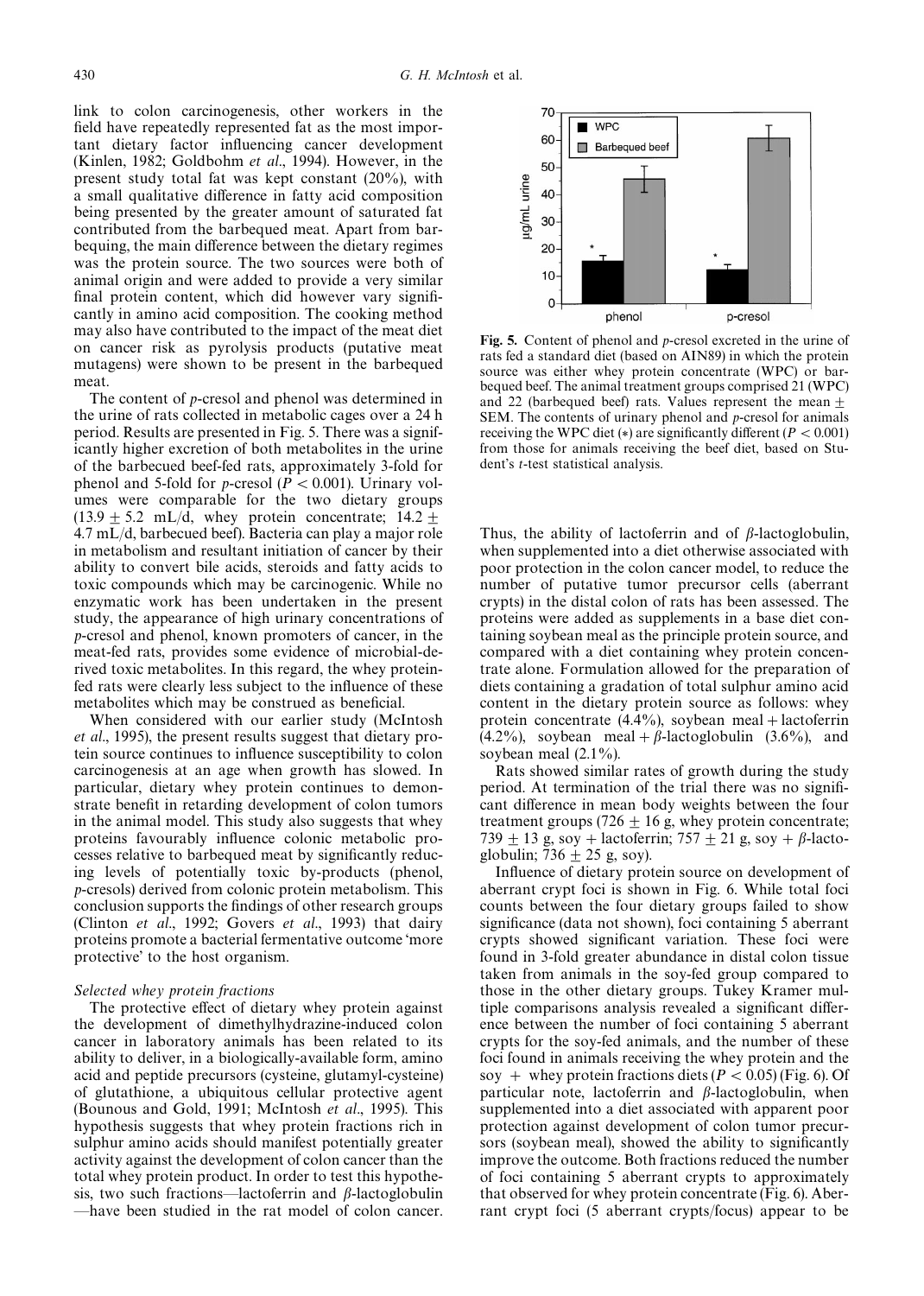

Fig. 6. Influence of dietary protein on the occurrence of aberrant crypts in intestinal foci ( $\geq$  5 aberrant crypts/focus) for rats treated with dimethylhydrazine (20 weeks postinitiation). The four treatment groups (15 animals/group) received diets based on a modified AIN93 formula containing 15% protein from the following sources: whey protein concentrate (WPC), soybean meal + lactoferrin (soy + Lf), soybean meal +  $\beta$ -lactoglobulin (soy +  $\beta$ -lg) or soybean meal. Lactoferrin and  $\beta$ -lactoglobulin were supplemented at 5% of the total diet. Values represent the mean  $\pm$  SEM. The value for soybean meal alone (*\**) is significantly different  $(P < 0.05)$  from values for the other treatment groups, based on ANOVA and Tukey*—*Kramer multiple comparisons analysis.

early and putative markers of future colon cancer events (Magnuson *et al*., 1993). The impact of dietary protein on this predictor of tumorigenesis follows a trend similar to that of protein on standard tumor markers (McIntosh *et al*., 1995). In general terms, whey protein appears to be a protective protein source, while soy protein is relatively less protective. Whey protein fractions rich in sulphur amino acids (e.g., lactoferrin,  $\beta$ -lactoglobulin) would appear to have the ability to significantly improve the protective efficacy of a dietary protein source otherwise associated with low protection against colon tumorigenesis in the animal model (Fig. 6) (McIntosh *et al*., 1995).

The relationship between sulfur amino acid content of the dietary protein source and the aberrant crypt data reported in Fig. 6 was statistically evaluated. Result of this analysis is shown in Fig. 7. A significant inverse relationship was found between the number of foci containing 5 aberrant crypts and the sulphur amino acid content of the dietary protein source  $(r^2 = -0.96,$  $P = 0.03$ ). Similarly, an inverse relationship was found for foci containing 4 aberrant crypts and the sulphur amino acid content of the dietary protein source, although the data did not reach significance  $(r^2 = -0.94,$  $P = 0.06$ ) (data not shown). Thus, a dietary protein source rich in sulphur amino acids appears to lead to a reduced number of putative tumor precursors. A similar inverse trend was determined when the tumor incidence and burden data reported in our earlier publication (McIntosh *et al*., 1995) were analysed with respect to sulphur amino acid content of the dietary protein source (data not shown). Again, tumor incidence and tumor burden were lowest when the animals received a diet containing a protein source richest in sulphur amino acids, although the data did not reach significance  $(r^2 = -0.93, P = 0.07).$ 

These findings complement our earlier report (McIntosh *et al*., 1995) and lend further support to the suggestion that dietary whey protein is protective against colon tumorigenesis in the rat. Further, this study has extended the work detailed in our earlier report to show that individual proteins from whey such as  $\beta$ -lactoglobulin, and particularly lactoferrin, offer considerable promise as protective agents in the diet. This and other research lends support to an intriguing functional role for lactoferrin in cancer protection deserving of further investigation (Bezault *et al*., 1994; Fleet, 1995). Whether this potential relates to the sulphur amino acid content of the protein or other aspects (e.g., iron transport or regulation, immunostimulation) (Table 1) must await further research.

## Role of whey protein in colon carcinogenesis: mechanism of action?

Nutritionists are showing an increasing interest in the sulphur amino acid content of dietary proteins as these amino acids are often limiting for growth and maturation. When common dietary proteins are classified according to their adequacy for growth in the rat, dairy proteins, and in particular whey protein, rank very highly (Sarwar *et al*., 1985). Indeed, the rank order of proteins in this report equates closely with their sulphur amino acid content. The conclusion that a link exists between the nutritional value of a protein source and its sulphur amino acid content is hard to avoid, although such a link in humans is only speculative at present. Proteins rich in sulphur amino acids may provide another benefit through their ability to influence the methylation status of DNA and thereby influence susceptibility to tumorigenesis, and this association provides the basis for a possible mechanism of action.

Methionine and cysteine (which can be converted into methionine with a 60*—*80% efficiency when need demands) influence cellular methylation status, and this influence may extend to an important positive impact on the stability of DNA in the methylated form (Rogers, 1993). This stabilised form of DNA is projected to result in a lowered rate of carcinogenesis. Thus, nutritional factors that lead to a more favourable methylation status would be expected to lower susceptibility to cancer development. We propose that sulphur amino acid-rich proteins, such as whole whey protein and the whey protein fractions lactoferrin and  $\beta$ -lactoglobulin, may retard the development of colon tumors (McIntosh *et al*., 1995) (Fig. 4) and tumor precursors (Fig. 6) through provision of biologically-available methionine and cysteine. These amino acids would in turn have a positive influence on cellular methylation status and a stabilising effect on DNA. The significant reverse association between aberrant crypts (putative tumor precursors) and sulphur amino acid content of dietary protein (Fig. 7) is suggestive of such a link, although other mechanisms are possible (e.g. influence on glutathione status) (Bounous *et al*., 1989a). This proposed influence of dietary whey proteins on colon cancer etiology will require further investigation and confirmation, particularly in humans where the requirement for sulphur amino acids is lower than that for the rat.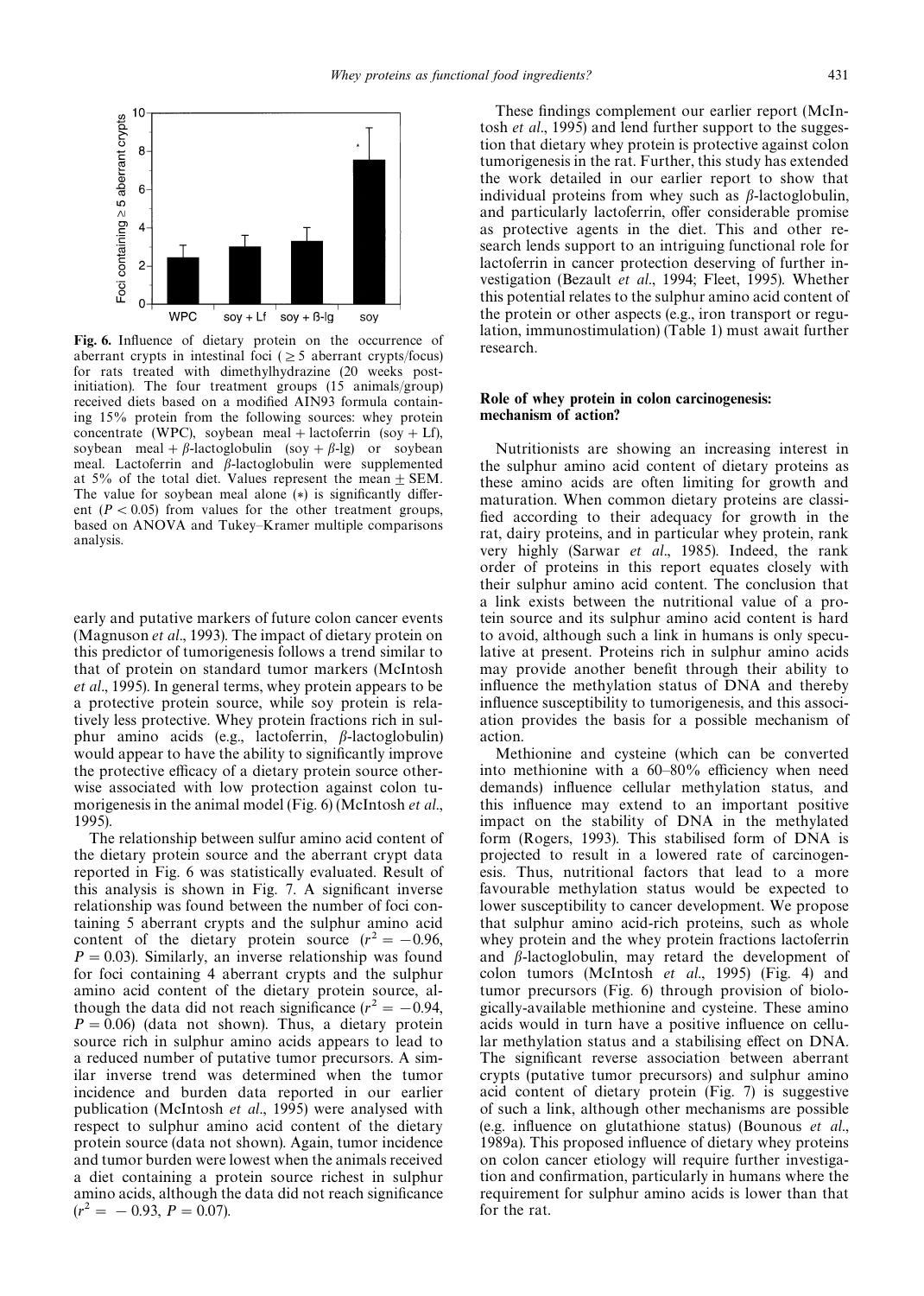

Fig. 7. Relationship between the sulphur amino acid (methion $ine + c$ ysteine) content of dietary protein sources used in rat feeding trials and the aberrant crypt data reported in Fig. 6. A significant inverse linear relationship was observed between the number of intestinal foci containing  $\geq 5$  aberrant crypts and the sulphur amino acid content of the dietary protein source being consumed by the animals ( $r^2 = -0.96$ ,  $P = 0.03$ ).

# Whey protein food product development: basis for projected clinical trials

In order to provide a basis for development of whey protein-enriched functional foods, any health benefits observed for dietary whey proteins in the animal model will need to be substantiated in human clinical trials. Thus, the requirement to prepare acceptable whey protein-enriched food and beverage vehicles for use in trials using human subjects represented an important parallel development in the current study. Previous work has led to development of processing conditions for the manufacture of a high-protein whey-based drink, either standalone or fermented with yogurt cultures, based on ultrafiltered cheese whey retentate (Johnson *et al*., 1996). When sweetened and flavored, this drink provided a consumer-acceptable vehicle for delivery of whey protein into the diet.

In order to expand the range of available product vehicles for delivery of whey protein into the diet, a number of prototype products have been prepared and compared with control variants without added whey protein. The products included muesli bar, ice cream, chocolateflavoured milk, french onion dip, lychee pudding, and pasta. Consumer evaluation of the product variants is presented in Table 2. This data represents a summary of the responses of a laboratory taste panel to a number of product characteristics. With the exception of the muesli bar product, all whey protein-containing food variants were statistically indistinguishable from the respective controls over a range of product traits, including odor, color, flavor, texture, aftertaste, and overall acceptability. The control and whey protein variants of the muesli bar product showed statistical difference for the characteristics of color and texture, although in overall acceptability the two variants were indistinguishable (Table 2). Indeed, for all products developed color and texture appeared to be the food characteristics most affected by the whey protein supplementation. Adjustment of other components (e.g. water, colouring) was found to compensate for any detrimental influence of the whey protein on these traits, as evidenced by the consumer-acceptable prototype products (Table 2). This work, while still at a preliminary stage, indicates that development of a range of foods enriched with whey protein should not present undue difficulty. Commercial development of functional foods containing whey protein should follow once the human health benefits of these products have been established.

# **CONCLUSIONS**

Whey represents a rich source of proteins with varied chemical, physical and biological properties, but has often been overlooked as a source of physiologically functional protein. As far back as the middle ages, cheese whey has been acknowledged for its therapeutic and

|  | Table 2. Organoleptic Analysis of Prototype Foods Prepared with Whey Protein Concentrate |  |  |  |  |  |  |  |
|--|------------------------------------------------------------------------------------------|--|--|--|--|--|--|--|
|--|------------------------------------------------------------------------------------------|--|--|--|--|--|--|--|

| Product          | Variant <sup>a</sup>                     | Product characteristic (hedonic scale score/15) |                   |                   |                       |                   |                          | Statistical                    |
|------------------|------------------------------------------|-------------------------------------------------|-------------------|-------------------|-----------------------|-------------------|--------------------------|--------------------------------|
|                  |                                          | Odor                                            | Colour            | Flavor            | Texture/<br>mouthfeel | After taste       | Overall<br>acceptability | analysis <sup>b</sup>          |
| Muesli bar       | Control<br>$WPC(12.6\%)$                 | 11.7<br>11.4                                    | 7.0<br>5.0        | 9.5<br>9.3        | 9.0<br>7.6            | 3.1<br>3.5        | 10.6<br>9.5              | $P = 0.002$<br>(colour)        |
| Ice cream        | Control                                  | 3.8                                             | 6.9               | 8.0               | 9.4                   | 3.5               | 9.4                      | $P = 0.04$<br>(texture)<br>NS. |
| Cheolate milk    | $WPC(4.4\%)$<br>Control<br>$WPC (3.0\%)$ | 2.8<br>2.5<br>3.6                               | 6.8<br>7.0<br>7.3 | 7.7<br>7.9<br>6.8 | 8.7<br>6.0<br>7.3     | 5.1<br>4.6<br>4.6 | 8.5<br>8.5<br>8.9        | <b>NS</b>                      |
| French onion dip | Control<br>$WPC (6.4\%)$                 | 2.6<br>2.7                                      | 6.6<br>5.9        | 8.6<br>9.4        | 11.6<br>10.6          | 4.0<br>3.2        | 10.8<br>9.1              | <b>NS</b>                      |
| Lychee pudding   | Control<br>$WPC (5.0\%)$                 | 3.3<br>3.5                                      | 6.3<br>7.2        | 8.9<br>9.2        | 10.2<br>8.9           | 5.0<br>5.9        | 8.3<br>7.5               | <b>NS</b>                      |
| Pasta            | Control<br>WPC (9.4%)                    | 11.7<br>11.4                                    | 7.0<br>6.7        | 9.6<br>9.5        | 7.5<br>8.4            | 2.8<br>3.1        | 8.0<br>7.0               | <b>NS</b>                      |

<sup>a</sup> Whey protein concentrate (WPC) supplementation as a percentage of the product formulation is shown.

<sup>b</sup> Not significant (NS) by one-way ANOVA unless stated otherwise.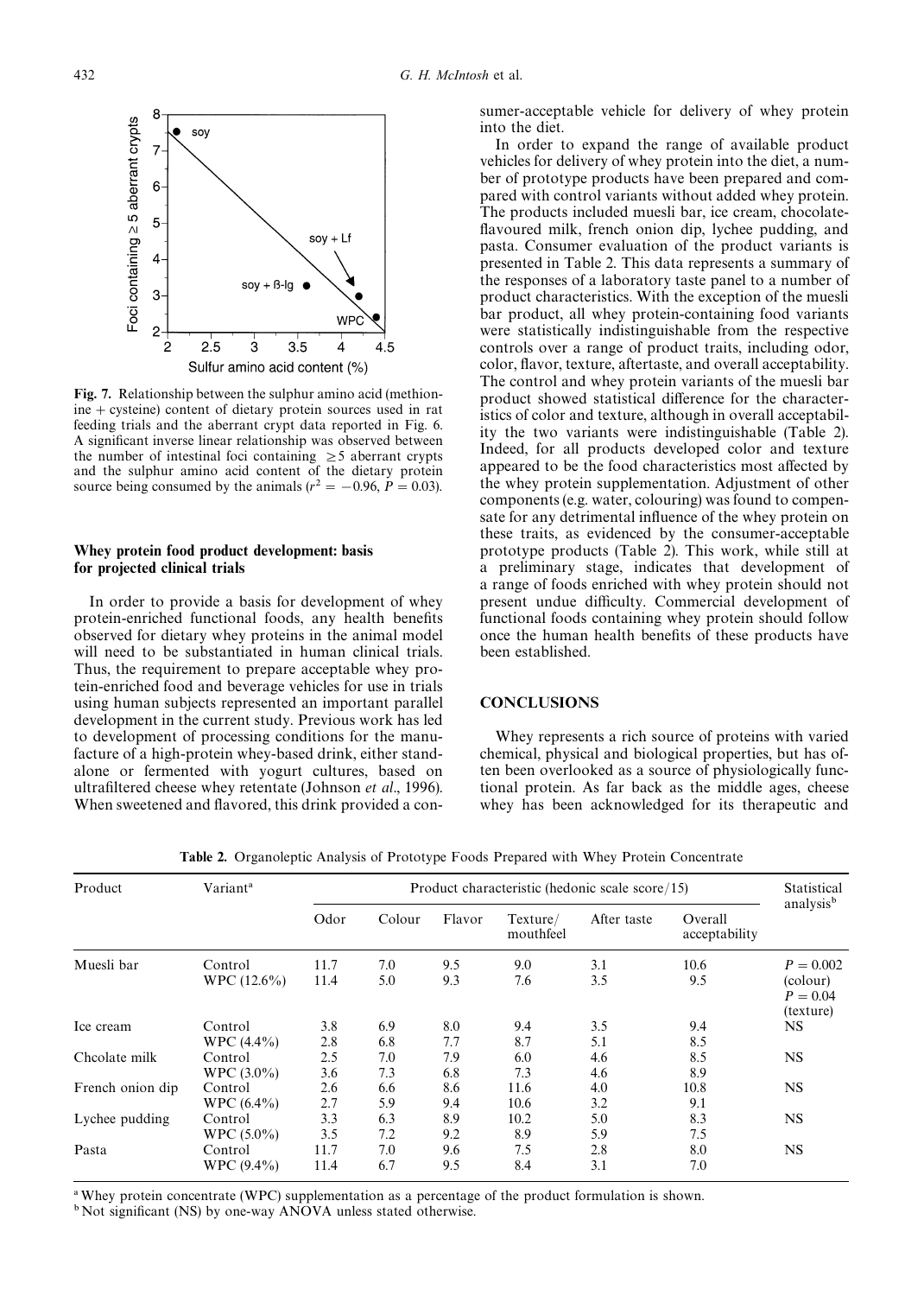prophylactic value in folk medicine. More recently, it has been recognised that several of the whey proteins confer antibacterial and immune-associated protection to the neonate against disease and that these and other whey proteins also have putative biological effects when ingested, including an anti-cancer action. This putative activity has provided the rationale for further investigation of therapeutic benefits elicited by whey proteins when included in the diet, and the basis, if substantiated in human trials, for development of whey protein-based foods for the expanding functional food market.

To date, scientific studies have focussed primarily on the roles of dietary fat, fibre and carbohydrate in promotion of carcinogenesis, with less consideration of the role of dietary proteins in cancer etiology. This and other studies have investigated the anti-cancer activity of dietary whey proteins in an attempt to evaluate their role in disease prevention. In previous work from our group, total dietary whey protein was demonstrated to have a protective effect against the development of colon cancer in the young rat when compared with other common proteins, including casein, meat and soy. In an extension of this work, the influence of whey and meat protein on the development of colon cancer in mature rats has also been examined. Results similar to those with younger animals have been demonstrated, a finding that suggests the outcome is not influenced by age. The whey protein diet also appeared to reduce the production of potentially carcinogenic metabolites in the gut. Several whey protein fractions have been considered as dietary ingredients with potentially greater activity against the development of colon cancer in rats than the total whey protein product. Preliminary results suggest that diets supplemented with lactoferrin or with  $\beta$ -lactoglobulin reduce the number of aberrant crypt cells (putative tumor precursors) in the colon of animals consuming protein associated with poor protection in the colon cancer model. A possible mechanism for the protective influence of whey proteins has been proposed for the animal model and centers on the ability of these sulphur amino acidrich proteins to protect DNA by enhancing its methylation status.

Preliminary food product development and evaluation has been undertaken in anticipation of human clinical trials requiring foodstuffs capable of supplying quantities of protective protein into the diet. The most promising of these foods included ice cream, flavoured low-fat milk, onion dip, and pasta. These prototype products, capable of delivering from 5*—*30 g of whey protein per serving, could form a basis for experimental investigation of these and similar functional foods in human trials.

Results of this study provide the dairy industry with information about potential applications and product development for new whey protein-based foods with the potential to enter the lucrative functional food market, once human health benefits can be established. The findings could also have implications for the perception and ultimately the consumption of all dairy products.

## ACKNOWLEDGEMENTS

The authors thank Dr. J. Felton and Mr. M. Knize of the Lawrence Livermore National Laboratory, University of California, for analysing the barbecued beef for meat mutagens. We also thank Ms. Sunanda Sudharmarajan for assistance with preparation of the prototype foods. This work was supported by a grant (GWS, GOR and GHM) from the Dairy Research and Development Corporation of Australia.

## **REFERENCES**

- American Institute of Nutrition (1977) Report of the American Institute of Nutrition *ad hoc* committee on standards for nutritional studies. *Journal of Nutrition* 107, 1340*—*1348.
- Baricellus, J. C. (1603) The first little work concerning the qualities and use of milk. *Naples-Lazarum Scoriggium*.
- Belford, D. A., Rogers, M. L., Regester, G. O., Francis, G. L., Smithers, G. W., Liepe, I. J., Priebe, I. K. and Ballard, F. J. (1995) Milk-derived growth factors as serum supplements for the growth of fibroblast and epithelial cells. *In* »*itro Cellular and Developmental Biology*: *Animal* 31, 752*—*760.
- Belford, D. A., Raynor, T. E., Cowin, A. J., Cooter, R. D. and Harries, R. C. H. (1997) Milk growth factors: towards a biologically active wound dressing. *Australasian Biotechnology* 7, 223*—*228.
- Bezault, J., Bhimani, R., Wiprovnick, J. and Furmanski, P. (1994) Human lactoferrin inhibits growth of solid tumors and development of experimental metastases in mice. *Cancer Research* 54, 2310*—*2312.
- Bidlingmeyer, B. A., Cohen, S. A. and Tarvin, T. L. (1984) Rapid analysis of amino acids using pre-column derivatization. *Journal of Chromatography* 336, 93*—*104.
- Bounous, G. and Gold, P. (1991) The biological activity of undenatured dietary whey proteins: role of glutathione. *Clinical and Investigative Medicine* 14, 296*—*309.
- Bounous, G., Baruchel, S., Falutz, J. and Gold, P. (1993) Whey proteins as a food supplement in HIV-seropositive individuals. *Clinical and Investigative Medicine* 16, 204*—*209.
- Bounous, G., Batist, G., and Gold, P. (1989a) Immunoenhancing property of dietary whey protein in mice: role of glutathione. *Clinical and Investigative Medicine* 12, 154*—*161.
- Bounous, G., Gervais, F., Amer, V., Batist, G. and Gold, P. (1989b) The influence of dietary whey protein on tissue glutathione and the diseases of aging. *Clinical and Investigative Medicine* 12, 343*—*349.
- Bounous, G., Batist, G., and Gold, P. (1991) Whey proteins in cancer prevention. *Cancer Letters* 57, 91-94.
- Bounous, G., Papenburg, R., Kongshavn, P. A., Gold, P. and Fleiszer, D. (1988a) Dietary whey protein inhibits the development of dimethylhydrazine induced malignancy. *Clinical and Investigative Medicine* 11, 213*—*217.
- Bounous, G., Kongshavn, P. A. and Gold, P. (1988b) The immunoenhancing property of dietary whey protein concentrate. *Clinical and Investigative Medicine* 11, 271*—*278.
- Clinton, S. K., Imey, P. B., Margain, H. J., Nandkumer, S. and Visek, W. J. (1992) The combined effects of dietary fat, protein and energy intake on apoxymethane-induced intestinal and renal carcinogenesis. *Cancer Research* 52, 857*—*865.
- Department of the Prime Minister and Cabinet (1994) Food into Asia: the next steps. *Australian Government Publishing Service*, Canberra.
- Dionysius, D. A., Grieve, P. A. and Milne, J. M. (1993) Forms of lactoferrin: their antibacterial effect on enterotoxigenic *Escherichia coli*. *Journal of Dairy Science* 76, 2597*—*2606.
- Fleet, J. C. (1995) A new role for lactoferrin: DNA binding and transcription activation. *Nutrition Reviews* 53, 226*—*227.
- Francis, G. L., Regester, G. O., Webb, H. A. and Ballard F. J. (1995) Extraction from cheese whey by cation exchange chromatography of factors that stimulate the growth of mammalian cells. *Journal of Dairy Science* 78, 1209*—*1218.